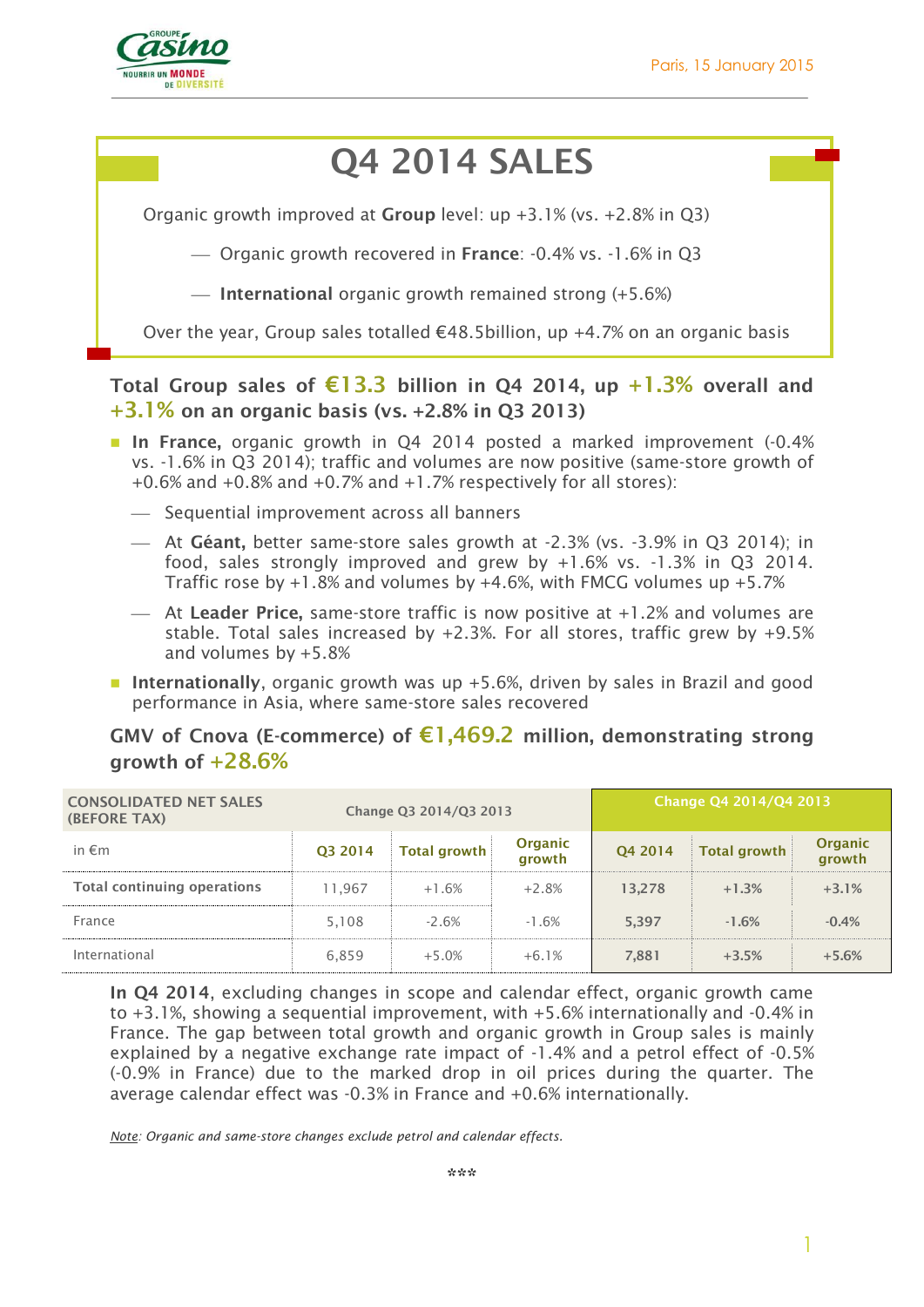

| <b>GROUP: BY SECTOR</b><br>Q <sub>3</sub> |             |         |                     |                          | Q <sub>4</sub>       |             |         |                        |                          |                      |
|-------------------------------------------|-------------|---------|---------------------|--------------------------|----------------------|-------------|---------|------------------------|--------------------------|----------------------|
| $(in \in m)$                              | 03 2013     | Q3 2014 | <b>Total growth</b> | <b>Organic</b><br>arowth | Same-store<br>growth | Q4 2013     | O4 2014 | <b>Total</b><br>growth | <b>Organic</b><br>growth | Same-store<br>growth |
| France Retail                             | 4,920       | 4,730   | $-3.9%$             | $-2.7%$                  | $-4.8%$              | 5,026       | 4,870   | $-3.1%$                | $-1.9%$                  | $-2.7%$              |
| Latam Retail                              | 3,603       | 3.776   | $+4.8%$             | $+7.0%$                  | $+1.8%$              | 4,263       | 4,341   | $+1.8%$                | $+5.1%$                  | $+1.1%$              |
| Latam<br>Electronics                      | 1.718       | 1.754   | $+2.1%$             | $+0.4%$                  | $-0.1%$              | 2,016       | 2,014   | $-0.1%$                | $+2.4%$                  | $+1.2%$              |
| Asia                                      | 858         | 866     | $+0.9%$             | $+3.1%$                  | $-2.8%$              | 875         | 955     | $+9.2%$                | $+3.1%$                  | $-0.4%$              |
| E-commerce                                | $677^{(1)}$ | 841     | $+24.2%$            | $+23.6%$                 | $+23.6%$             | $922^{(1)}$ | 1.098   | $+19.0%$               | $+22.2%$                 | $+21.1%$             |

### **CONSOLIDATED QUARTERLY NET SALES (BEFORE TAX)**

*(1) Figures published in 2013*

Organic growth of **food retailing business in France** improved on a sequential basis (-1.9% in Q4 2014 vs. -2.7% in Q3 2014), driven by the recovery of same-store sales across all banners.

**Food retailing business in Latin America and Asia** were up +5.1% and +3.1% respectively on an organic basis.

Sales were up +2.4% on an organic basis for **Latam Electronics (Viavarejo)**, a sharp improvement compared to Q3 2014 (+0.4%).

| <b>FRANCE RETAIL:</b><br><b>BY BANNER</b>            |         |         | Q <sub>3</sub>      |                   |                      |                     | Q <sub>4</sub> |                        |                          |                      |
|------------------------------------------------------|---------|---------|---------------------|-------------------|----------------------|---------------------|----------------|------------------------|--------------------------|----------------------|
| $(in \in m)$                                         | 03 2013 | O3 2014 | <b>Total growth</b> | Organic<br>growth | Same-store<br>growth | O <sub>4</sub> 2013 | O4 2014        | <b>Total</b><br>growth | <b>Organic</b><br>growth | Same-store<br>growth |
| Géant Casino                                         | 1,307   | 1,232   | $-5.7%$             | $-3.9%$           | $-3.9%$              | 1,313               | 1,255          | $-4.4%$                | $-2.3%$                  | $-2.3%$              |
| Casino<br>supermarkets                               | 943     | 893     | $-5.3%$             | $-4.4%$           | $-4.6%$              | 849                 | 808            | $-4.9%$                | $-3.2%$                  | $-2.9%$              |
| Monoprix                                             | 944     | 921     | $-2.4%$             | $-1.9%$           | $-2.7%$              | 1.100               | 1,094          | $-0.5%$                | $-0.7%$                  | $-1.4%$              |
| Franprix<br>$\overline{\phantom{0}}$<br>Leader Price | 1,026   | 1,012   | $-1.3%$             | $+0.2%$           | $-8.7%$              | 1,121               | 1,082          | $-3.5%$                | $-2.0%$                  | $-5.9%$              |
| Convenience<br>& Other                               | 701     | 671     | $-4.3%$             | $-4.3%$           | $-3.8%$              | 643                 | 632            | $-1.7%$                | $-2.0%$                  | $+0.2%$              |

Same-store sales at **Géant** hypermarkets posted a marked improvement at -2.3% (vs. -3.9% in Q3 2014) despite the impact of previous price cuts and reduced non-food retail area. At **Leader Price,** same-store traffic was positive at +1.2%, and volumes were stable. Total sales increased by +2.3%. For all stores, traffic grew by +9.5% and volumes by  $+5.8%$ .

Same-store sales for **Casino supermarkets** improved sequentially (-2.9% vs. -4.6%). Traffic was stable.

Despite a difficult environment for apparel sales and the 9:00 pm closing time of some stores, sales at **Monoprix** improved on an organic and same-store basis compared to Q3 2014.

Same-store sales in the **Convenience and Other** sector grew significantly compared to Q3 2014, driven by improvements in traffic.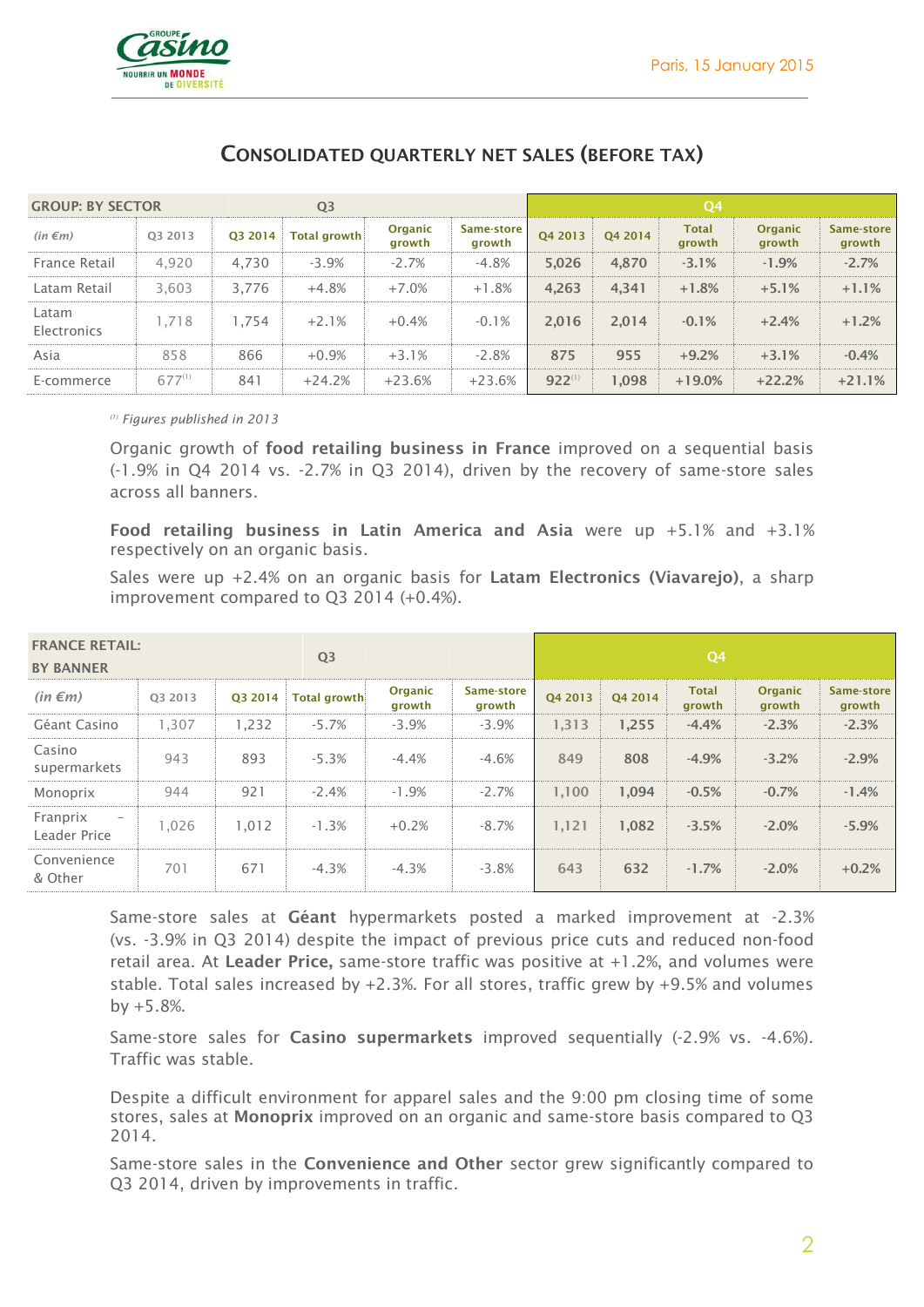

### **Group E-commerce (Cnova) contribution to Casino sales**

**E-commerce** GMV totalled **€1,469.2 million** in Q4 2014, demonstrating strong growth of +28.6% and sales amounted to **€1,098 million**, up +19.9%.

| <b>GROUP E-COMMERCE</b><br>(CNOVA)            | O3 2013 <sup>(2)</sup> | Q3 2014 | <b>Total</b><br>growth | O4 2013 <sup>(2)</sup> | O <sub>4</sub> 2014 | <b>Total</b><br>growth |  |
|-----------------------------------------------|------------------------|---------|------------------------|------------------------|---------------------|------------------------|--|
| $GMV^{(1)}$ incl. tax                         | 841.3                  | 1,098.8 | $+30.6%$               | 1,142.7                | 1.469.2             | $+28.6%$               |  |
| Net sales <sup>(3)</sup> in $\epsilon$ m      | 678.2                  | 841.4   | $+24.1%$               | 915.7                  | 1.098.0             | $+19.9%$               |  |
| Active customers <sup>(4)</sup><br>(millions) | 10.1                   | 12.9    | $+27.6%$               | 11.0                   | 13.6                | $+23.1%$               |  |
| Orders <sup>(5)</sup> (millions)              | 5.6                    | 7.8     | $+39.0%$               | 7.9                    | 10.8                | $+38.0%$               |  |
| Units sold (millions)                         | 9.8                    | 13.5    | $+38.9%$               | 15.1                   | 20.8                | $+37.3%$               |  |
| CDISCOUNT <sup>(6)</sup>                      |                        |         |                        |                        |                     |                        |  |
| $GMV^{(1)}$ incl. tax                         | 450.5                  | 560.7   | $+24.5%$               | 621.1                  | 792.1               | $+27.5%$               |  |
| Net sales <sup>(3)</sup> in $\epsilon$ m      | 333.4                  | 384.3   | $+15.3%$               | 458.5                  | 537.1               | $+17.1%$               |  |
| Share of marketplace $(7)(\%)$                | 12.5%                  | 20.5%   | $+800bp$               | 13.2%                  | 21.5%               | 836 <sub>bp</sub>      |  |
| Share of mobile sales (%)                     | 12.2%                  | 19.3%   | $+713bp$               | 14.0%                  | 21.6%               | 753bp                  |  |
| <b>CNOVA BRAZIL</b>                           |                        |         |                        |                        |                     |                        |  |
| $GMV^{(1)}$ incl. tax                         | 1,181.4                | 1,623.5 | $+37.4%$               | 1,589.0                | 2,141.0             | $+34.7%$               |  |
| Net sales <sup>(3)</sup> in MBRL              | 1.043.5                | 1,378.6 | $+32.1%$               | 1.394.0                | 1,774.5             | $+27.3%$               |  |
| Share of marketplace <sup>(8)</sup> (%)       | 1.9%                   | 11.9%   | $+992bp$               | 3.8%                   | 12.4%               | 865bp                  |  |
| Share of mobile sales (%)                     | 4.0%                   | 9.8%    | $+584bp$               | 4.4%                   | 10.5%               | 600bp                  |  |

*(1) GMV: gross merchandise volume*

*(2) Sales are recorded on receipt of goods by customers. The Q4 2013 figures have been adjusted accordingly.*

*(3) The difference between the sales figures presented above and those published by Cnova on 12 January 2015 is mainly due to the difference between the scope of consolidation of the two groups and the elimination of intercompany transactions at Casino*

*(4) Active customers as at the end of December who made at least one purchase over the previous 12 months*

*(5) Total number of orders placed by customers, before cancellation due to fraud or customers not paying their order and orders placed in one period, but not delivered until the following period*

*(6) Including specialised and international sites*

*(7) Share of marketplace o[f www.cdiscount.com](http://www.cdiscount.com/)*

*(8) Share of marketplace of www.extra.com.br*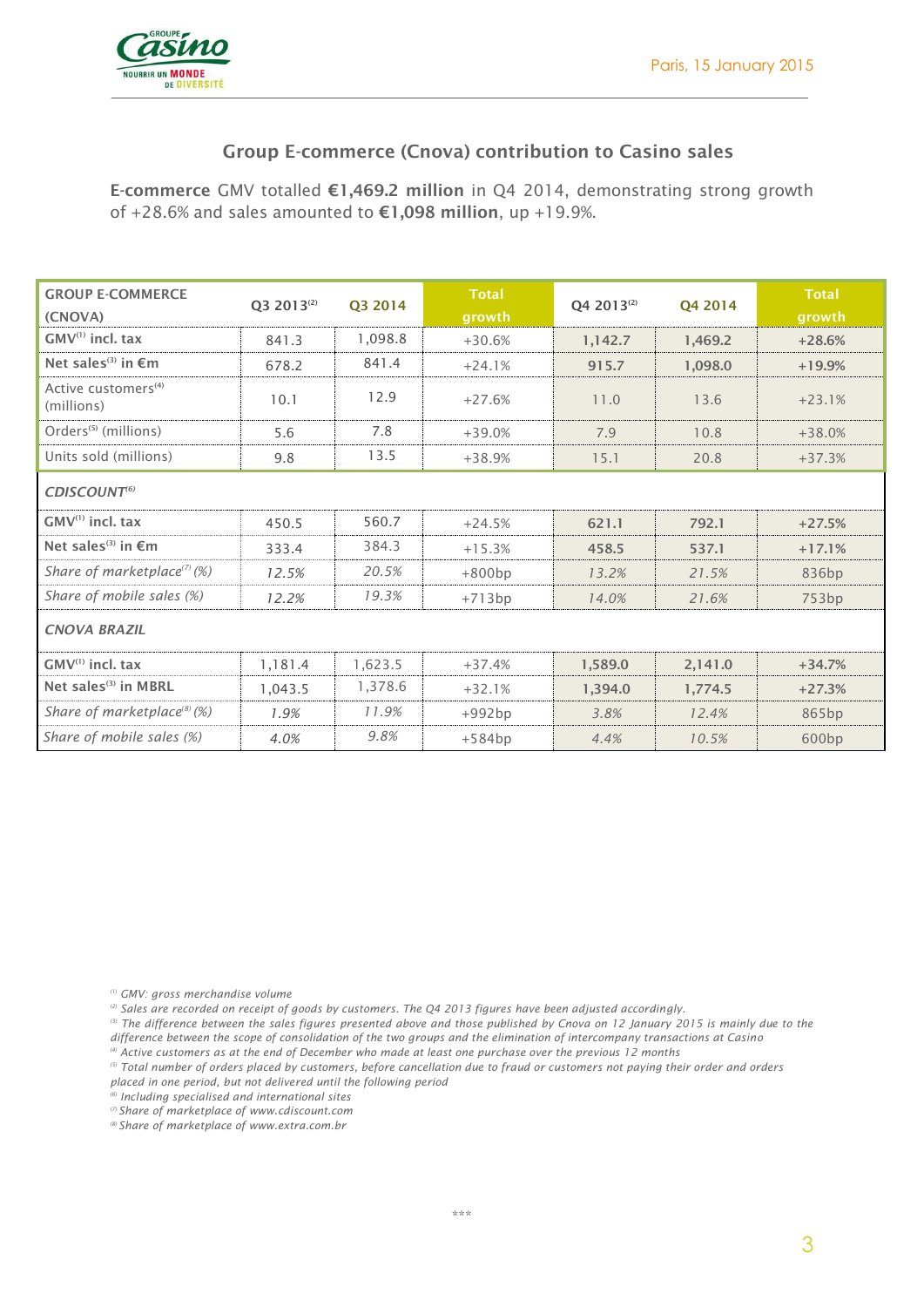

## **APPENDICES**

### **2014 SALES**

In 2014, Group sales totalled €48.5 billion, up +4.7% on an organic basis, driven by increasing same-store sales, a good dynamic of expansion in all geographies internationally and a good performance of E-commerce.

The foreign exchange effect was overall adverse for the Group in 2014.

| <b>CONSOLIDATED NET SALES</b><br>(BEFORE TAX) | <b>Change 2014/2013</b> |                     |                   |  |  |
|-----------------------------------------------|-------------------------|---------------------|-------------------|--|--|
| in $\epsilon$ m                               | 2014                    | <b>Total growth</b> | Organic<br>arowth |  |  |
| <b>Total continuing</b><br>operations         | 48,493                  | $-0.3%$             | $+4.7%$           |  |  |
| France                                        | 20,431                  | $+0.4%$             | $-1.1%$           |  |  |
| International                                 | 28,061                  | $-0.8%$             | 85%               |  |  |

| <b>GROUP: BY SECTOR</b>      | 2014              |        |                     |                |                      |  |  |  |
|------------------------------|-------------------|--------|---------------------|----------------|----------------------|--|--|--|
| $(in \in m)$                 | 2013<br>published | 2014   | <b>Total growth</b> | Organic growth | Same-store<br>growth |  |  |  |
| France Retail <sup>(1)</sup> | 18,945            | 18.848 | $-0.5%$             | $-2.1%$        | $-3.5%$              |  |  |  |
| Latam Retail                 | 15.661            | 15.422 | $-1.5%$             | $+8.8\%$       | $+3.8%$              |  |  |  |
| Latam Electronics            | 7.576             | 7.245  | $-4.4%$             | $+4.0\%$       | $+2.7\%$             |  |  |  |
| Asia                         | 3.561             | 3.514  | $-1.3%$             | $+4.2%$        | $-1.3%$              |  |  |  |
| E-commerce                   | 2,902             | 3,465  | $+19.4%$            | $+25.4%$       | $+24.7%$             |  |  |  |

*(1) In 2013, the France Retail sector included Mercialys*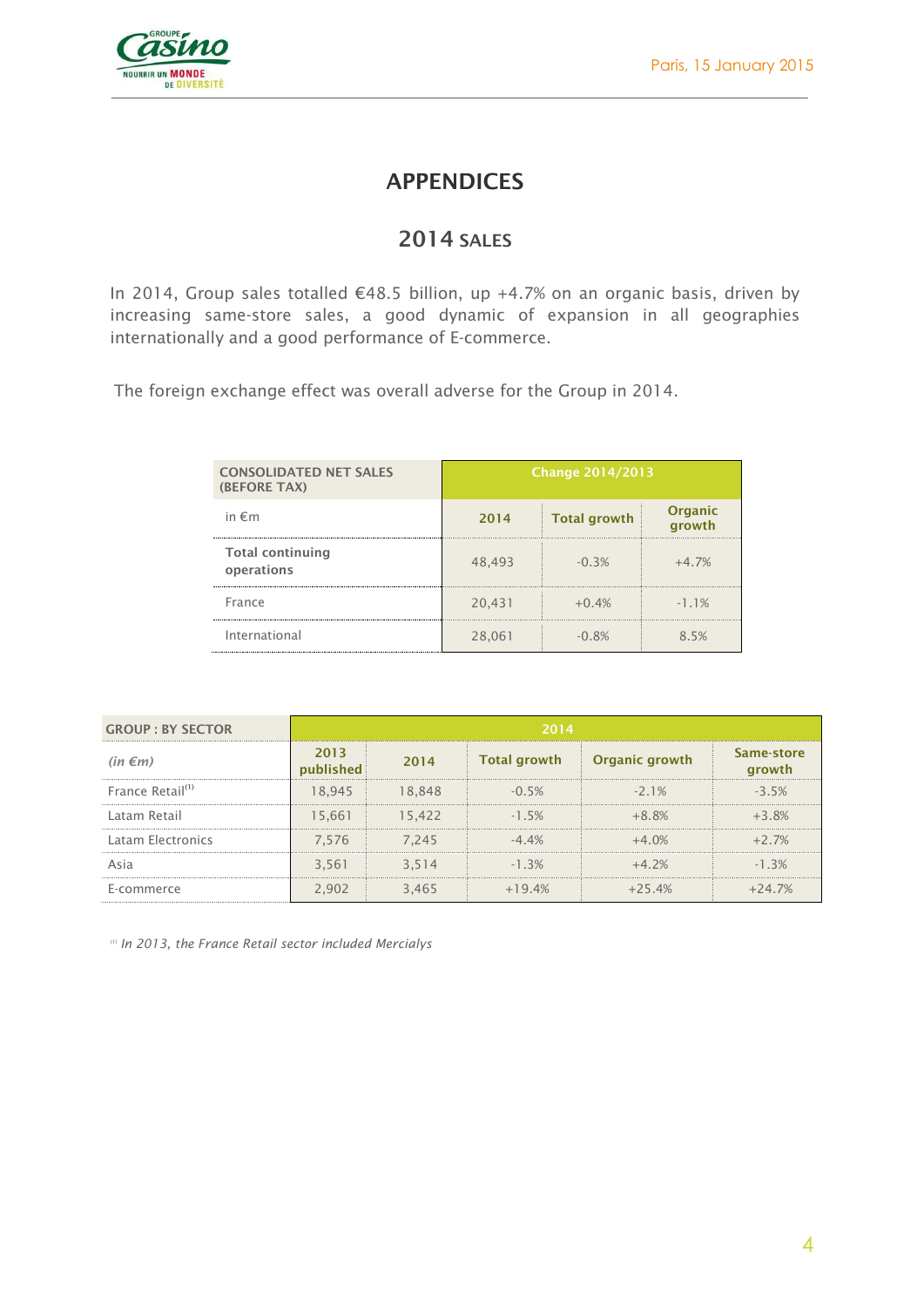

### **DETAILS AND SALES TRENDS OF Q4 2014 SALES**

Organic growth is growth at constant scope of consolidation and exchange rates, excluding petrol and calendar effect, unless otherwise mentioned.

The 2013 net sales figures presented below ("Q4 2013 adjusted") have been restated for retrospective application of IFRS 11 eliminating 2013 proportional consolidation. The Group's joint-ventures are now accounted in equity. The main companies impacted by the application of IFRS 11 and now accounted in equity are :

- In France : Geimex (Leader Price international brand) in Q4 2013 and Q4 2014
- In Uruguay : Disco in Q4 2013 and Q4 2014

The adjusted Q3 2013 net sales figure presented below is €79 million lower than the published 2013 net sales figure, mainly in respect of Disco and Geimex.

E-commerce sales are recorded on receipt of goods by the customers. The consolidated Q3 2013 figures have been adjusted accordingly as have the rental revenues for GPA's shopping malls.

# **2013 SALES ADJUSTED FOR IMPACT OF RETROSPECTIVE APPLICATION OF IFRS 11 AND 2014/ADJUSTED 2013 CHANGES**

2013 restated net sales result from retrospective application of IFRS 11 (elimination in 2014 of proportional consolidation of the Group's joint ventures). This restatement is not taken into account in the changes presented in this table, which are expressed in relation to Q4 2013 figures as published in 2013. The figures published in 2014 take into account the elimination of proportional consolidation.

|                              |                      |                     |         | <b>Total Growth</b>                   |
|------------------------------|----------------------|---------------------|---------|---------------------------------------|
| In $m \in$                   | Q4 2013<br>published | Q4 2013<br>adjusted | Q4 2014 | Change Q4<br>2014/Q4 2013<br>adjusted |
| <b>Continuing operations</b> | 13,102               | 13,023              | 13,278  | $+2.0%$                               |
| France Retail                | 5,026                | 5,005               | 4,870   | $-2.7%$                               |
| Latam Retail                 | 4,263                | 4,212               | 4,341   | $+3.1%$                               |
| Latam Electronics            | 2,016                | 2,016               | 2,014   | $-0.1%$                               |
| Asia                         | 875                  | 875                 | 955     | $+9.2%$                               |
| E-commerce                   | 922                  | 916                 | 1 0 9 8 | $+19.9%$                              |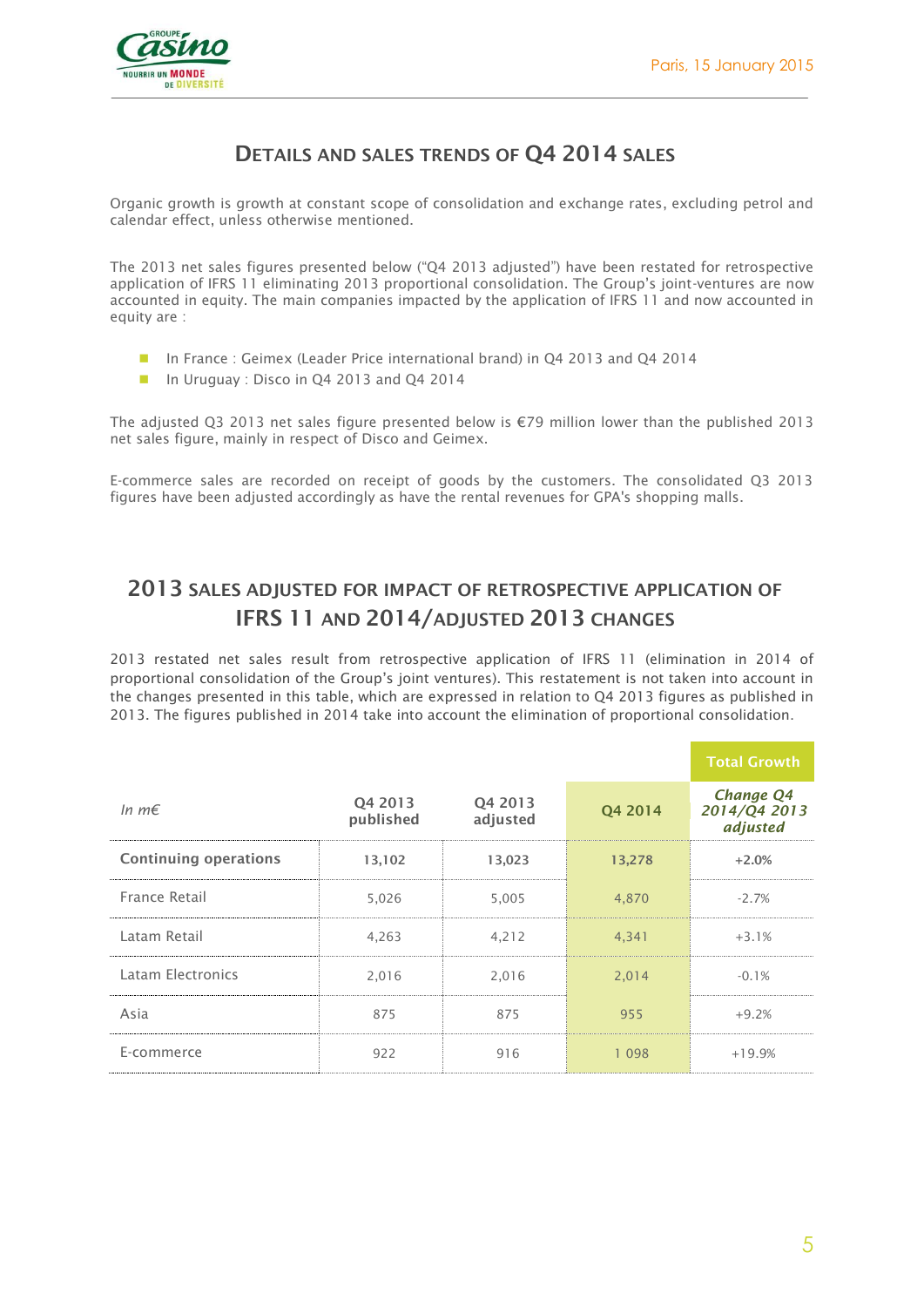

:

# **MAIN CHANGES IN THE SCOPE OF CONSOLIDATION**

- Full consolidation of MUTANT as of 8 March 2014
- Full consolidation of SUPER INTER as of 16 October 2014

# **EXCHANGE RATES**

| Average exchange rates      | Q4 2013 | 04 2014 | <b>Currency</b><br>effect |
|-----------------------------|---------|---------|---------------------------|
| Argentina (EUR/ARS)         | 8.2366  | 10.6343 | $-22.5%$                  |
| Uruguay (EUR/UYP)           | 29.1126 | 30.1782 | $-3.5%$                   |
| Thailand (EUR/THB)          | 43.1513 | 40.8780 | $+5.6%$                   |
| Vietnam (EUR/VND) (x 1000)  | 28.7259 | 26.5534 | $+8.2%$                   |
| Colombia (EUR/COP) (x 1000) | 2.6028  | 2.7143  | $-41\%$                   |
| Brazil (EUR/BRL)            | 3 0931  | 31758   | $-2.6%$                   |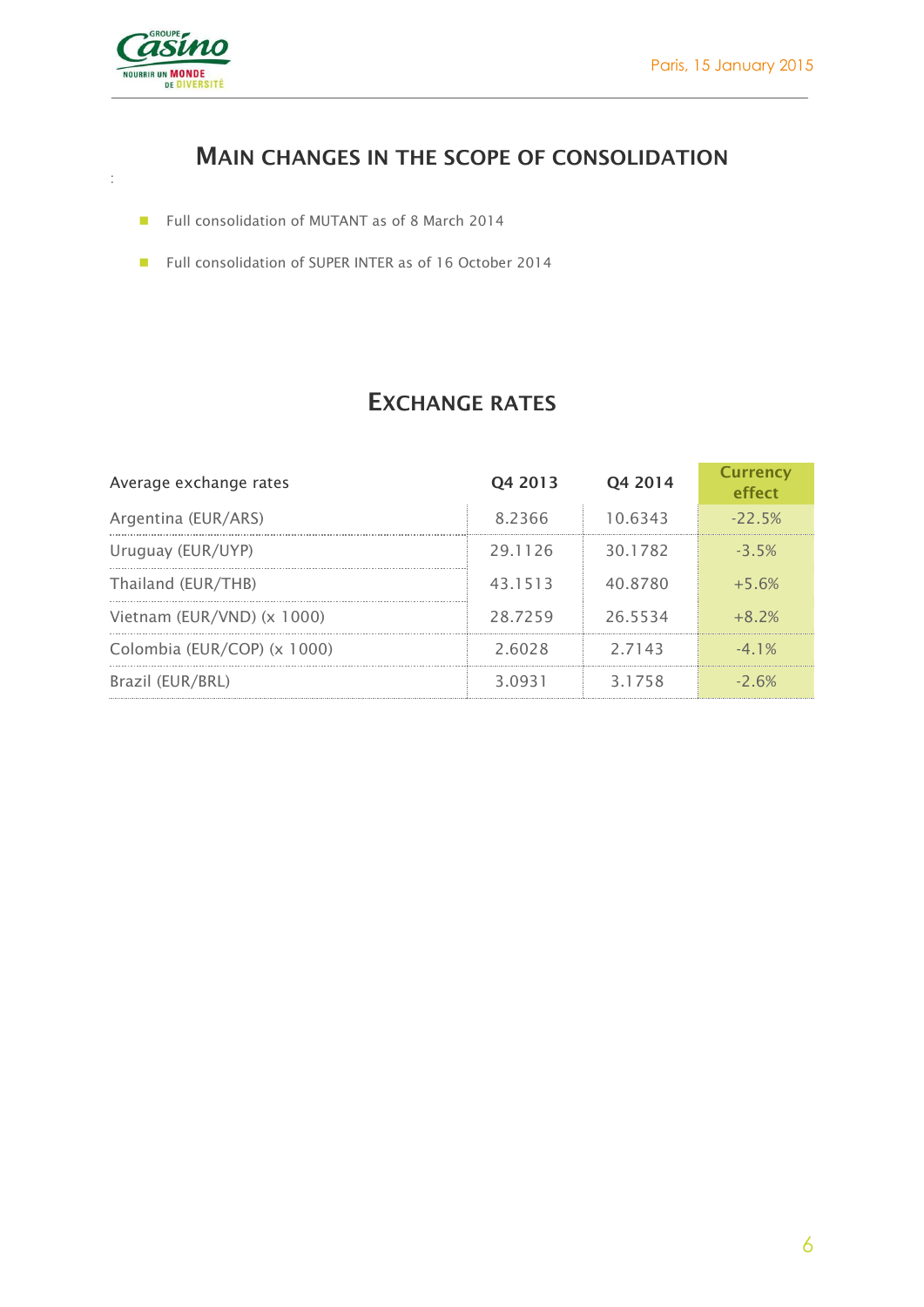

# **PERIOD-END STORE NETWORK**

| <b>FRANCE</b>                                    | 30 June 2014   | 30 September 2014 31 December 2014 |                 |
|--------------------------------------------------|----------------|------------------------------------|-----------------|
| <b>Géant Casino Hypermarkets</b>                 | 126            | 126                                | 127             |
| of which French Affiliates                       | 7              | 7                                  | $\overline{7}$  |
| of which International Affiliates                | 9              | $\overline{9}$                     | 10              |
| <b>Casino Supermarkets</b>                       | 444            | 443                                | 444             |
| of which French Franchised Affiliates            | 60             | 61                                 | 63              |
| of which International Franchised                | 32             | 30                                 | 32              |
| <b>Affiliates</b>                                |                |                                    |                 |
| <b>Monoprix</b>                                  | 601<br>174     | 599<br>178                         | 632<br>186      |
| o/w Franchised/Affiliates<br>Naturalia           | 79             | 80                                 | 90              |
| Naturalia franchises                             | $\overline{2}$ | $\overline{2}$                     | $\overline{2}$  |
| Franprix                                         | 886            | 872                                | 860             |
| o/w Franchises                                   | 345            | 333                                | 323             |
| <b>Leader Price</b>                              | 728            | 761                                | 801             |
| o/w Franchises                                   | 189            | 204                                | 207             |
| <b>Total Supermarkets and Discount</b>           | 2659           | 2675                               | 2 7 3 7         |
|                                                  |                |                                    |                 |
| Convenience                                      | 6821           | 6800                               | 6825            |
| Other businesses (Cafeterias, Drive, etc.)       | 549            | 565                                | 596             |
| Indian Ocean <sup>(1)</sup>                      | 131            | 129                                | 129             |
| <b>TOTAL France excluding service stations</b>   | 10 286         | 10 295                             | 10414           |
| <b>INTERNATIONAL</b>                             | 30 June 2014   | 30 September 2014                  | 31 December2014 |
| <b>ARGENTINA</b>                                 | 26             | 27                                 | 27              |
| Libertad Hypermarkets                            | 15             | 15                                 | 15              |
| Others                                           | 11             | 12                                 | 12              |
| <b>URUGUAY</b>                                   | 54             | 54                                 | 54              |
| Géant Hypermarkets                               | 2              | $\overline{2}$                     | $\overline{2}$  |
| Disco Supermarkets                               | 28             | 28                                 | 28              |
| Devoto Supermarkets                              | 24             | 24                                 | 24              |
| <b>BRAZIL</b>                                    | 1992           | 2 0 3 6                            | 2 1 4 3         |
| Extra Hypermarkets                               | 137            | 137                                | 137             |
| Pao de Açucar Supermarkets<br>Extra Supermarkets | 166<br>213     | 171<br>208                         | 181<br>207      |
| Assai (discount)                                 | 78             | 80                                 | 84              |
| Extra Facil and Mini Mercado Extra Superettes    | 184            | 213                                | 256             |
| Casas Bahia                                      | 611            | 621                                | 663             |
| Ponto Frio                                       | 361            | 364                                | 374             |
| Drugstores                                       | 159            | 159                                | 158             |
| + Service stations                               | 83             | 83                                 | 83              |
| <b>COLOMBIA</b>                                  | 982            | 1 1 4 6                            | 1 2 5 8         |
| Exito Hypermarkets                               | 85             | 82                                 | 82              |
| SM Exito and Carulla                             | 146            | 151                                | 153             |
| Surtimax (discount)                              | 658            | 816                                | 874             |
| o/w "Aliados"                                    | 508            | 662                                | 721             |
| Exito Express and Carulla Express                | 90             | 94                                 | 102             |
| Other                                            | 3              | 3                                  | $\mathbf{1}$    |
| <b>THAILAND</b><br><b>Big C Hypermarkets</b>     | 616<br>123     | 624<br>123                         | 636<br>123      |
| <b>Big C Supermarkets</b>                        | 32             | 35                                 | 37              |
| Mini Big C Superettes                            | 313            | 316                                | 324             |
| Pure                                             | 148            | 150                                | 152             |
| <b>VIETNAM</b>                                   | 38             | 38                                 | 40              |
| <b>Big C Hypermarkets</b>                        | 28             | 28                                 | 30              |
| Convenience                                      | 10             | 10                                 | 10              |
| <b>TOTAL International</b>                       | 3 7 0 8        | 3 9 2 5                            | 4 1 5 8         |

*(1) Before 30 September 2014, this line was included in the International total*